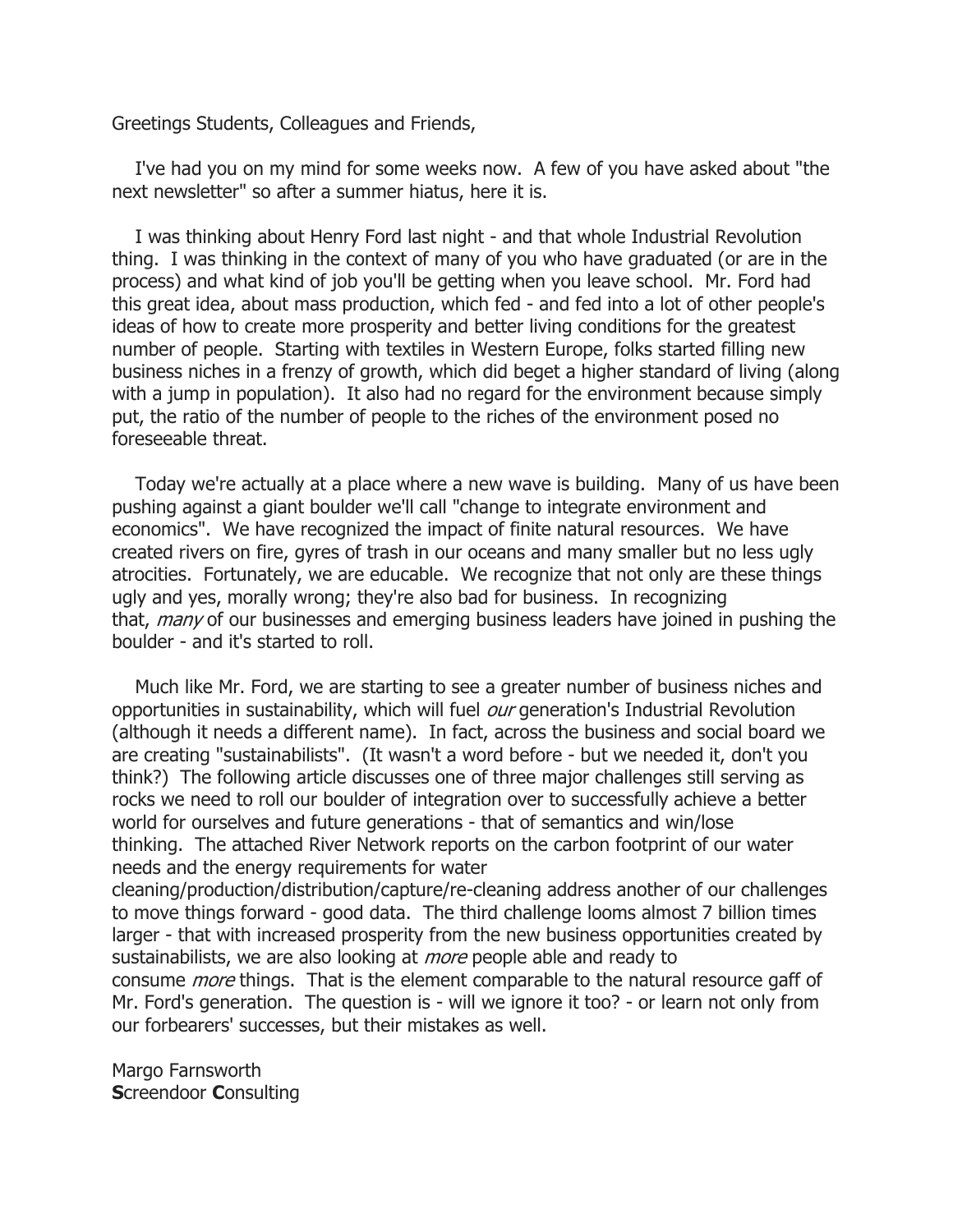Adjunct Faculty, Lipscomb University Institute for Sustainable Practices 615-478-4889

Give good people good information and they'll do good things.

(If you've just received this single newsletter, it may be because I thought you'd be interested in this particular subject. You may or may not get others. If you want on my list regularly, e-mail me. If you want off my list, e-mail me. Thanks!)

## Why we need to stop talking about climate change

By Tom Catania and Andrew Hoffman Published September 04, 2012 - GreenBuzz

In April, the Heartland Institute posted a billboard in Chicago comparing those who believe in climate change to convicted Unabomber terrorist, Ted Kaczyinski. This month, climate proponents posted billboards mocking the Heartland Institute and attacking its corporate funders.

This is what passes for public debate over climate change today; two sides sniping at each other in a contest of "mutually assured rhetorical destruction."

In the hopes of creating a social consensus on climate change, extensive money and resources are being spent to convey the message that the science is settled. And yet, the message is not taking. In fact, the words "climate change" themselves are increasingly and semantically clouding the national debate on the country's energy and environmental policies and standing in the way of adopting a variety of technological and policy solutions.

In a battle of extreme rhetorical attacks, one side sees the planet hanging in the balance and the other sees the world economy and individual liberty under grave threat. This partisan divide makes further pursuit of communication strategies to win over the opposition a distraction at best, and doomed to failure at worst.

It's time to call a truce in this rhetorical war, and instead look to the sidelines, where less-political business initiatives are cumulating significant impact every day in mitigating human-caused climate change, while reducing consumer costs.

A cornucopia of business driven solutions and products are on the market now, and many more could flourish in the context of a more coherent national energy and environmental strategy. Sadly, such a strategy is being held hostage to the toxic politics of climate change. We need to put aside debates about the role of government and markets by dropping these charged words when we discuss solutions to the nation's energy and environmental challenges.

In fact, a social consensus on climate change may be unnecessary to mitigate it.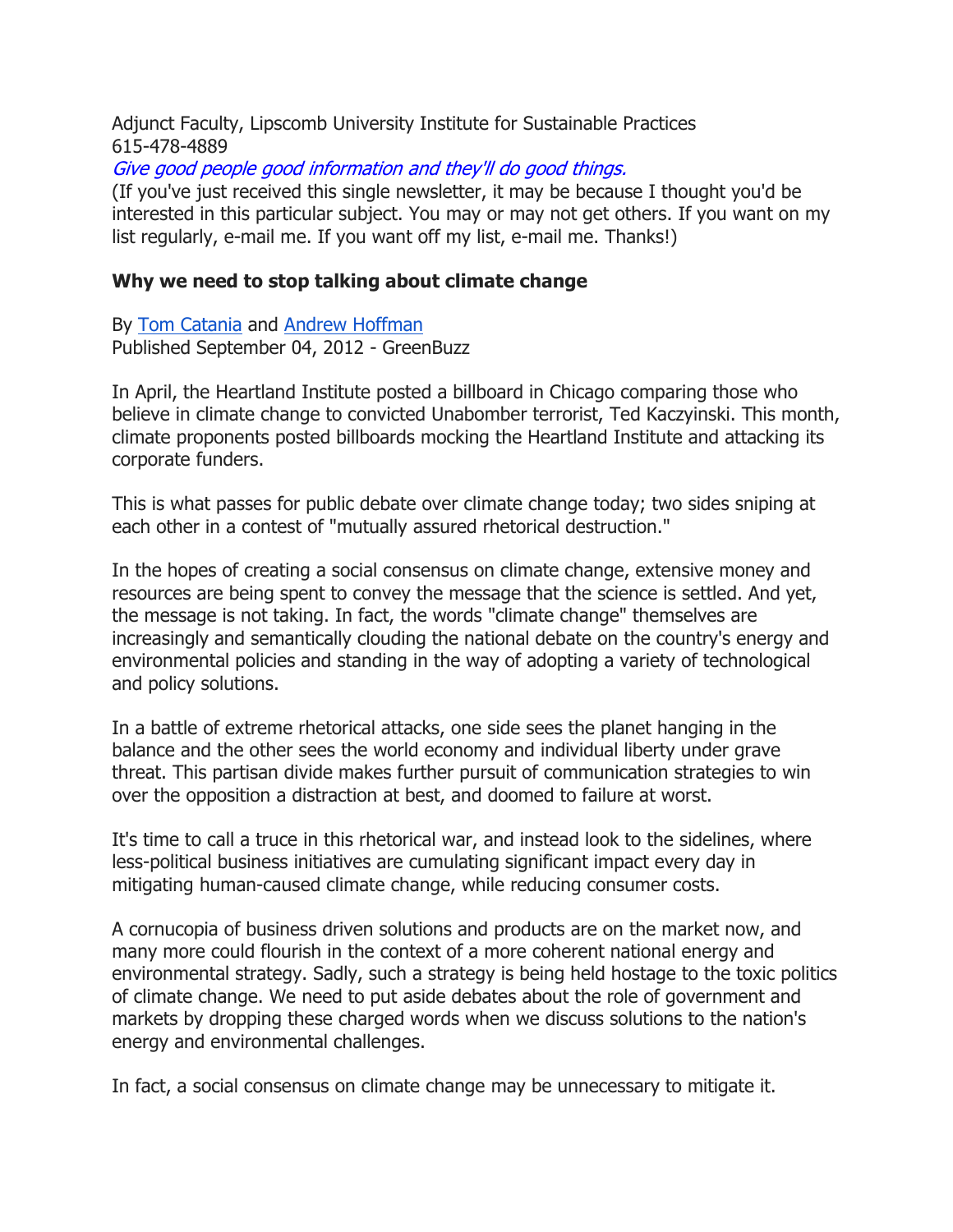The fact is that we are in the midst of an energy renaissance where we are beginning to think about energy in an entirely new way: Virtually every nameplate in the auto sector offers a hybrid vehicle and many are offering electrics; virtually every company in the construction sector offers green construction materials and supplies; private equity firms are looking to the next big breakthrough in the energy sector; consumers no longer think of gasoline as the only fuel source that can run their automobiles and consider energy efficiency in the products they buy.

And those products are changing to meet that demand. A 2012 FWD 4 cylinder Chevrolet Equinox SUV gets better combined gas mileage (26 MPG) than a 2010 4 cylinder Honda Accord (25 MPG). GE Lighting just announced the release of a 27-watt light-emitting diode (LED) that meets all of the 100-watt incandescent performance metrics (and contains no mercury).

The fact is that, facilitated by enabling public policies, the global economy is being transformed to one that's much less energy intensive -- regardless of whether a societal consensus exists on climate change.

The National Appliance Energy Conservation Act, passed during Ronald Reagan's term and signed by President George Herbert Walker Bush, has been projected by the American Council for an Energy Efficient Economy to save the nation's households in excess of \$1 trillion (in 2010 dollars) in utility bills and over 200 quadrillion BTUs of energy through 2035.

Let's take a moment to bask in this national achievement. This is the amount of energy generated by 72 billion tons of coal, or about 70 years worth of US coal consumption. Of course not all energy consumed by appliances is electricity or generated by coal, but it illustrates the magnitude of what can be achieved through policies enacted without having been justified by their effect on climate change.

And we can now turn our attention to the electric grid itself, where those same appliances can collectively eliminate the nation's projected growth in peak demand over the next 20 years. The world of energy is changing -- but people aren't noticing because they are caught up in partisan bickering over climate change. People rarely know they are part of a renaissance until it ends.

Government must continue to set the conditions that will advance the energy renaissance that is already underway. Companies need sound energy policy to secure stable, long term energy supplies; they need sound and predictable technology policies for long term investment planning; they need clear and coherent industrial policies that recognize we operate in a globalized marketplace where we are competing against countries that heavily subsidize their domestic industries; and they need a knowledgeable consuming public that can make informed purchasing decisions.